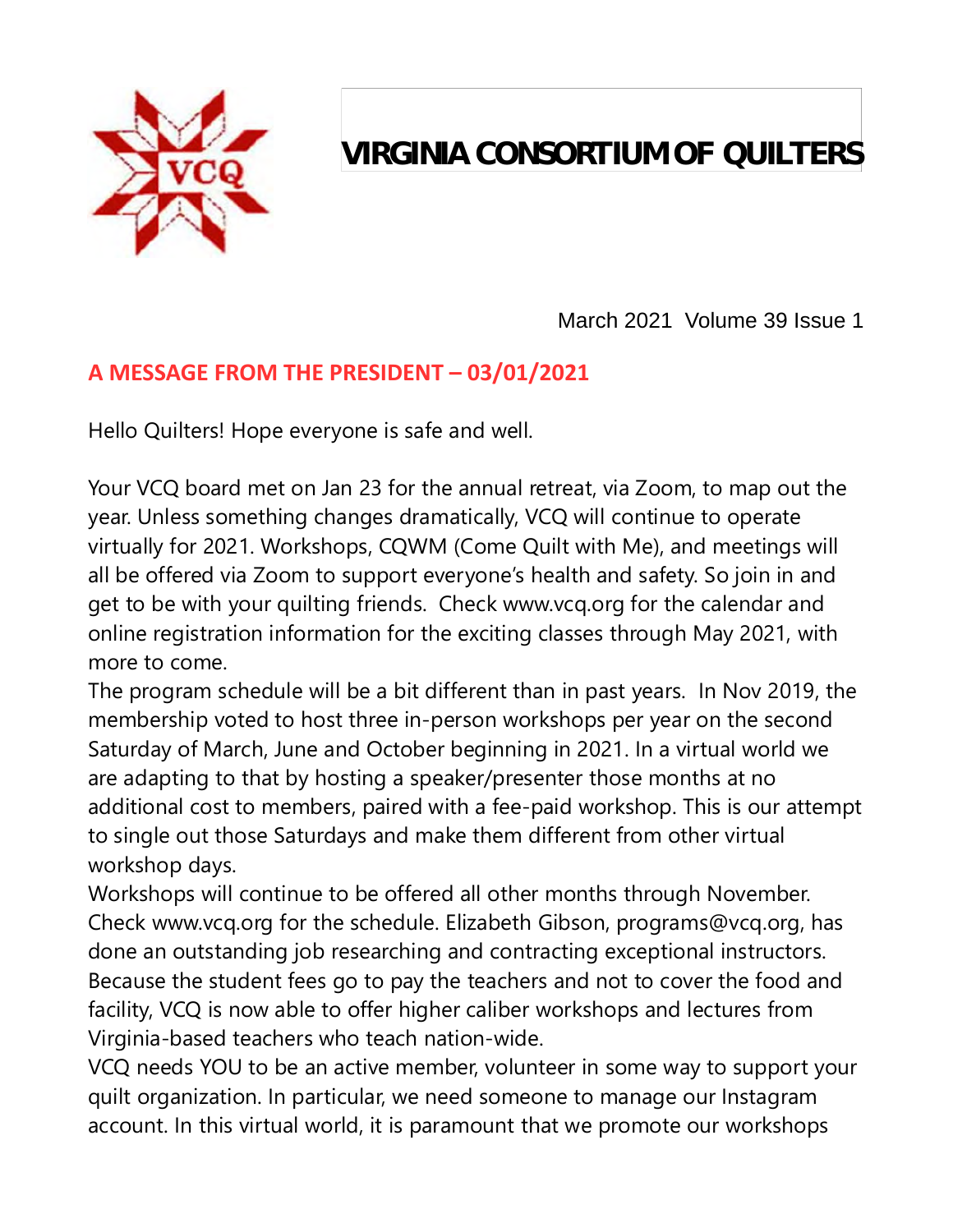and all activities via social media. I bet someone can handle that with ease. Board positions are open for Publicity, Facilities, Area Reps for Fredericksburg & Richmond. All positions have support from other board members. At the end of 2021, several officer positions will rotate off: Treasurer & Membership (two positions an organization cannot be without). If you have accounting experience (not a CPA) or you can add data to an Excel spreadsheet, please consider volunteering for a two-year term. Have a quilting friend join VCQ. I have met so many members online through classes and CQWM. Memberships are what sustain the organization. I would like to thank VCQ's webmistress, Mary Grogan, who has gone above and beyond to move VCQ into the digital age with online workshop registrations,

membership payments and much behind the scenes programming. Hooray for Mary!

### VCQ has a very busy year planned for its members. Participate and enjoy all that VCQ has to offer.

All the best to each of you! Stay safe, stay healthy and get busy quilting, **Deborah** 

### **Donations & Estate Planning**

As you assess your estate planning and annual giving, please keep VCQ in mind and on your list of philanthropy. Cash donations support the operational expenses of the organization for workshops and lectures. Know that your love of the art of quilting will continue in Virginia after you are gone because of your gift. Use the link on the homepage to make a donation. Contact Deborah Schupp, President of VCQ, to discuss a bequest.

#### **VCQ Workshops across the World**

With our March workshop, VCQ has become an international organization!! We now have students from other states and other countries. Yipee! So bring in your out of state and out of country quilting friends to the VCQ classes, which are some of the best teachers at the best prices.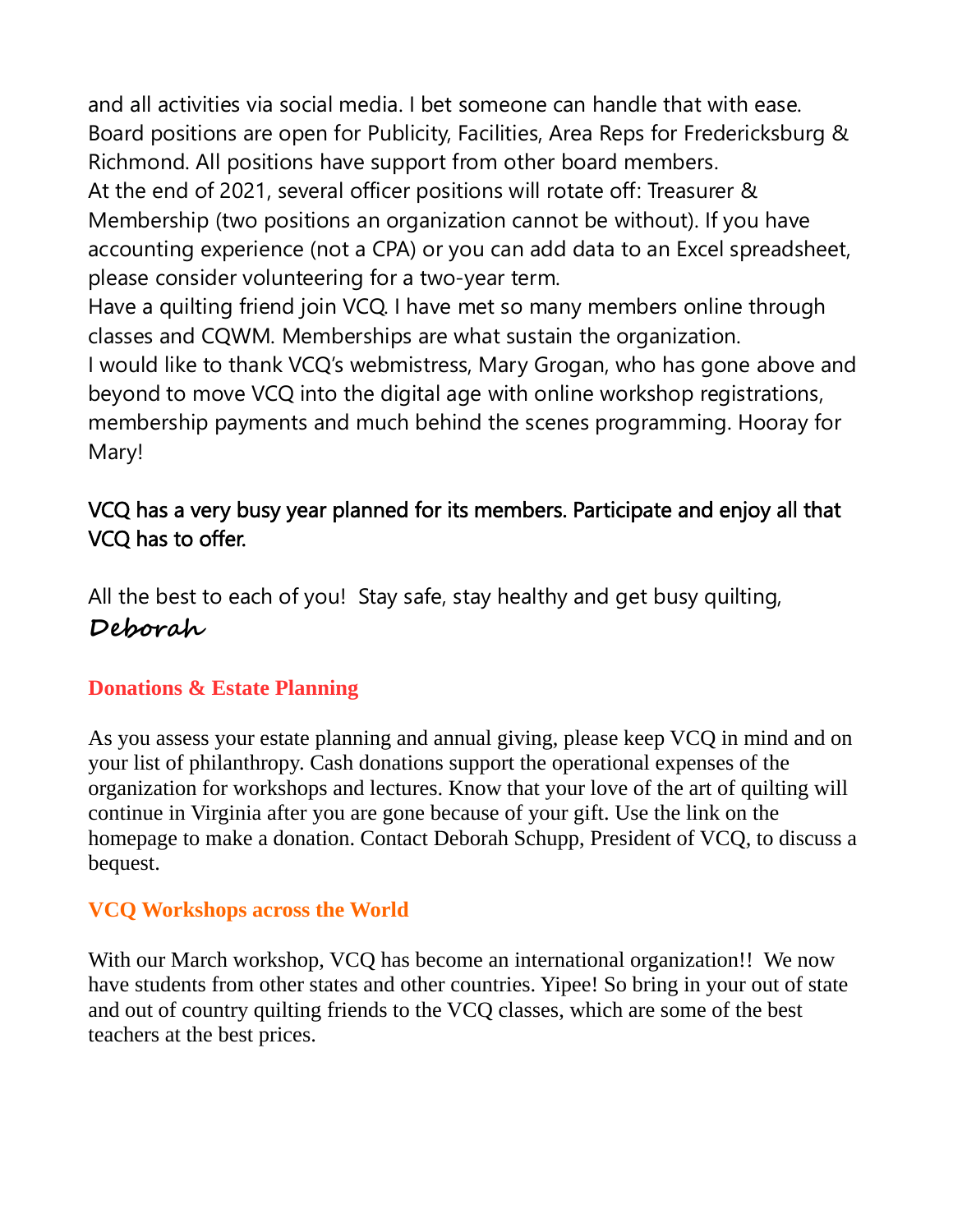

## *YOUR BOARD OF DIRECTORS*

## **Board & Area Reps 2021**

| <b>Board Position</b>                         | <b>Name</b>             | <b>Phone</b> | E-mail                |
|-----------------------------------------------|-------------------------|--------------|-----------------------|
| <b>President</b>                              | <b>Deborah Schupp</b>   | 540-604-0988 | president@vcq.org     |
| VP                                            | <b>Sue Price</b>        | 703-569-7421 | vicepresident@vcq.org |
| <b>Secretary</b>                              | <b>Susan Fulton</b>     | 804-633-5962 | secretary@vcq.org     |
| <b>Treasurer</b>                              | <b>Karen Brewster</b>   | 703-732-6283 | treasurer@vcq.org     |
| <b>Membership</b>                             | <b>Karin McElvein</b>   | 757-572-1569 | membership@vcq.org    |
| <b>Historian</b>                              | <b>Sally Hurst</b>      | 434-248-6212 | historian@vcq.org     |
| <b>Programs</b><br><b>Teacher Contracting</b> | <b>Elizabeth Gibson</b> | 703-481-6879 | programs@vcq.org      |
| <b>Programs</b><br><b>Class Registration</b>  | <b>Debi Harding</b>     | 757-615-7758 | programs@vcq.org      |
| <b>Facilities</b>                             | <b>VACANT</b>           |              | facilities@vcq.org    |
| <b>Newsletter</b>                             | <b>Kathy Gray</b>       | 703-361-6471 | newsletter@vcq.org    |
| <b>Web Mistress</b>                           | <b>Mary Grogan</b>      | 202-262-0142 | maryg@infovisions.org |
| <b>Publicity</b>                              | <b>VACANT</b>           |              | publicity@vcq.org     |
| <b>Celebration Chair</b>                      | <b>Sue Price</b>        | 703-569-7421 | celebration@vcq.org   |
|                                               | <b>Deborah Schupp</b>   | 540-604-0988 | celebration@vcq.org   |
| <b>Community Service</b>                      | <b>Karin McElvein</b>   | 757-572-1569 | Karinlisa7@gmail.com  |
| <b>Documentation</b>                          | <b>VACANT</b>           |              |                       |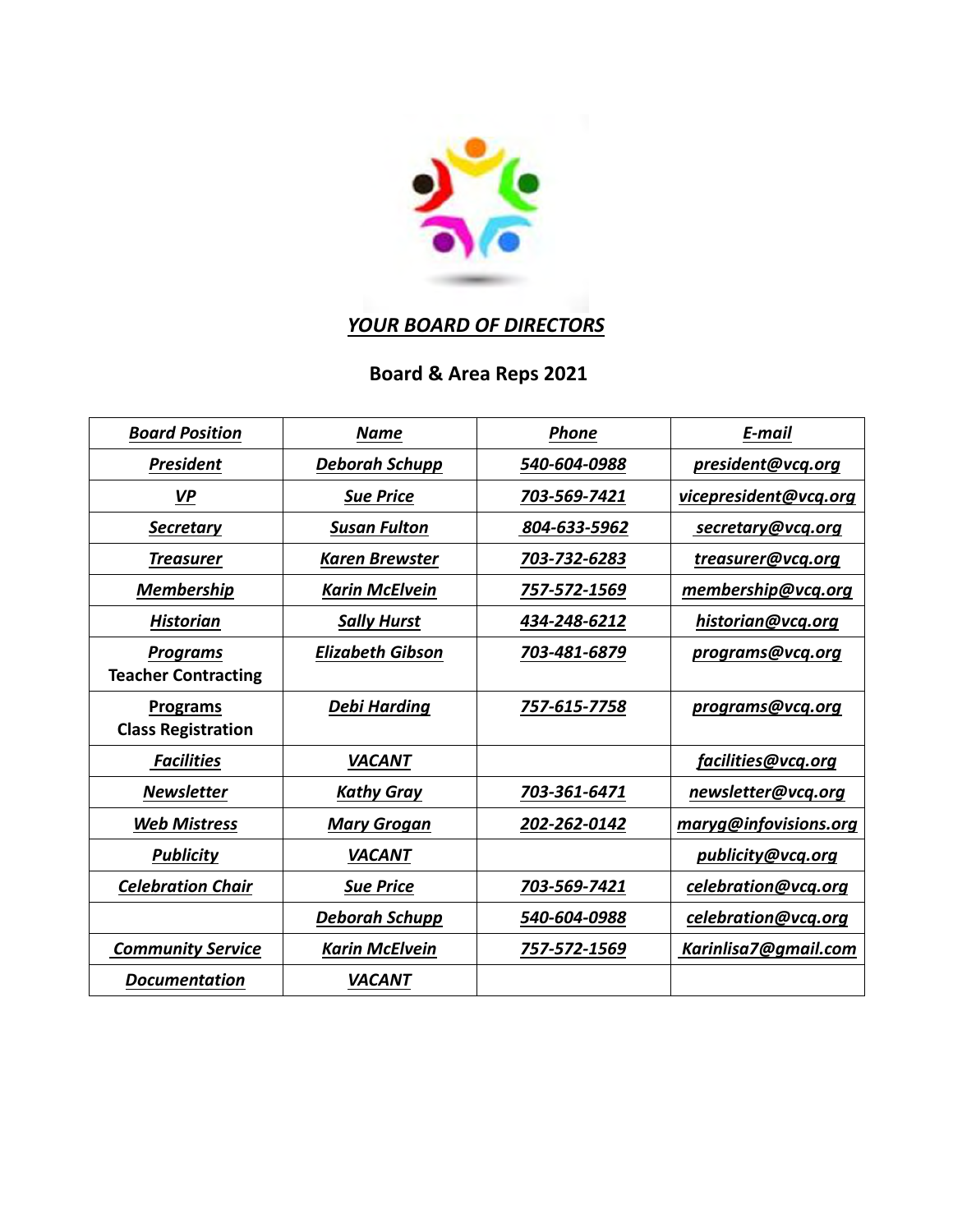| <b>Kathy McCrea</b>   | 703-425-1829 | kathy.mccrea@cox.net  |
|-----------------------|--------------|-----------------------|
| <b>Elaine Breiner</b> | 937-239-4891 | esbreiner51@yahoo.com |
| <b>Kelly Zuber,</b>   | 540-309-0317 | kzuber@cox.net,       |
| <b>Phyllis Keesee</b> | 804-690-4843 | jophee@aol.com 5      |
| <b>VACANT</b>         |              |                       |
| <i><b>VACANT</b></i>  |              |                       |
| <b>Sue Whitney</b>    | 540-297-7267 | whit2inva@gmail.com   |
| <b>Bonnie Timm</b>    | 757-483-4909 | leabo1@charter.net    |
| Debi Harding          | 757-615-7758 | debi.harding@cox.net  |
|                       |              |                       |

## **TREASURE'S REPORT**

as of February 1. 2021

Checking \$5,443 Money Market \$20,650

Karen Brewster

VCQ hopes to again soon schedule meetings all over the state. If your guild would like to sponsor a meeting contact one of the Board members. If you know of a quilting teacher we would be interested in, please contact Elizabeth Gibson, Programs Chair/Teachers at programs@vcq.org or 703-481-6879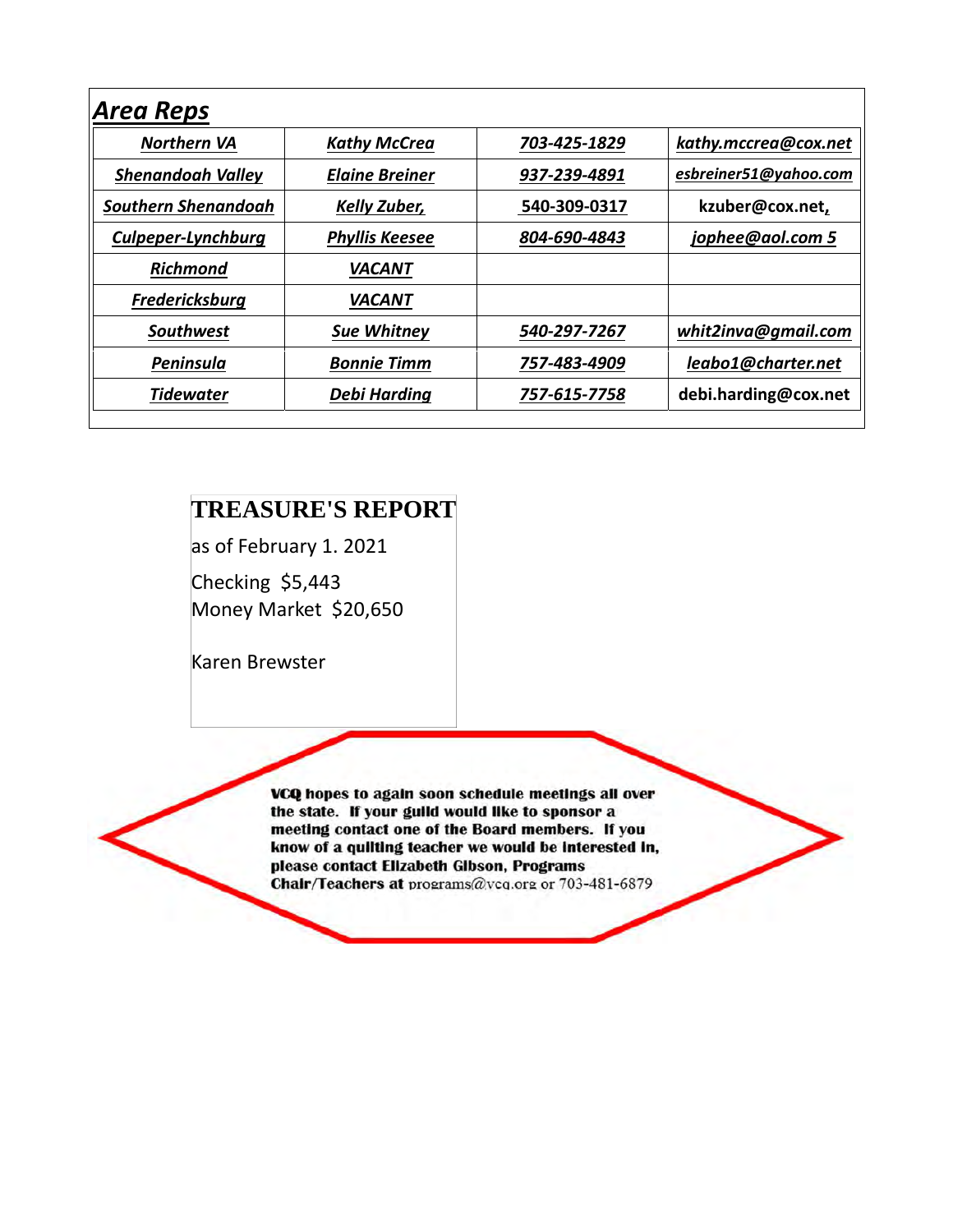## **First VCQ Zoom Meeting of 2021**.

On March 13, 2021 at 10:00am, Cindy Grisdela, Fiber Artist, Teacher, and Author of Artful Improv from Reston, VA will be providing us a lecture titled "Journey of an Art Quilter". Have you ever wondered about how to make the transition from traditional quilter to artist? Cindy started out over 30 years ago making quilts using



traditional patterns and techniques. With examples from her own quilts, she will describe how her work evolved into a unique contemporary style that has won awards and is juried into at fine art and craft shows all over the country. This lecture should appeal to both traditional and modern quilters. Visit her website www.cindygrisdela.com

*Cindy's presentation will be followed by a short business meeting and then the Hand Stitched Mandalas pre-registered workshop by Julie Booth will be that afternoon from 1-4p.m.* 

Members use the Zoom link on the members page of VCQ website, providing the password from the back of their membership card. In May, Cindy will be teaching "Improv Play with Lines and Shapes". She will share the class picture at the end of her lecture. Watch the website and Facebook page for updates and to find out when the VCQ class registration opens.

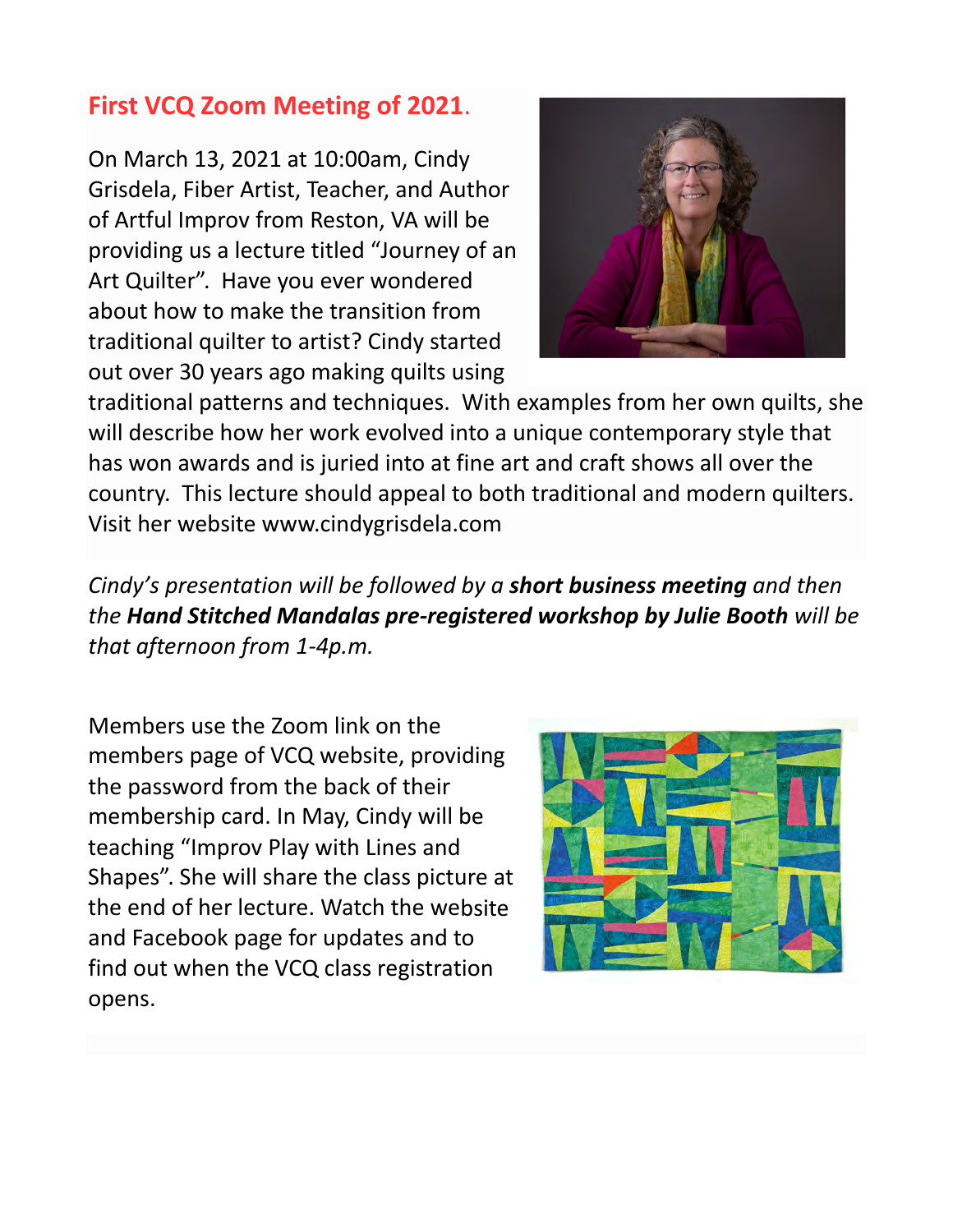### **A MESSAGE regarding MEMBERSHIP**

Currently we have 224 members, however, 75 of those members need to renew. You won't want to miss out on Celebration in 2022. Remember you must be a member in 2021 in order **to be first in line for your class registration choices.** Always check the bottom of your email for the date when your membership expires.

You must be a member in order to take advantage of the reduced price of classes and of Celebration22. I will be deleting those members who have not renewed after the March Meeting.

I really appreciate those of you who remember to include a self-addressed stamped envelope when you send in your membership. It saves me time and the guild a stamp.

Karin McElvein, **Membership**

Here is a link to our Membership form:

#### **http://www.vcq.org/documents/Membership.docx http://www.vcq.org/documents/Membership.pdf**

### **A MESSAGE from PROGRAMS**



The 3rd Saturday of Each Month 9am-Noon

VCQ is sponsoring *Come* Quilt *with Me* monthly, every third Saturday from 9-12 as well as other times during the month. Check the calendar on the VCQ web site. Log in information for CQWM is in the "members only" section of the website. Log in information for the members only section is on the back of your membership cards. *Please do not share the password or log in information on social media or by email as they are not secure .* **Elizabeth Gibson**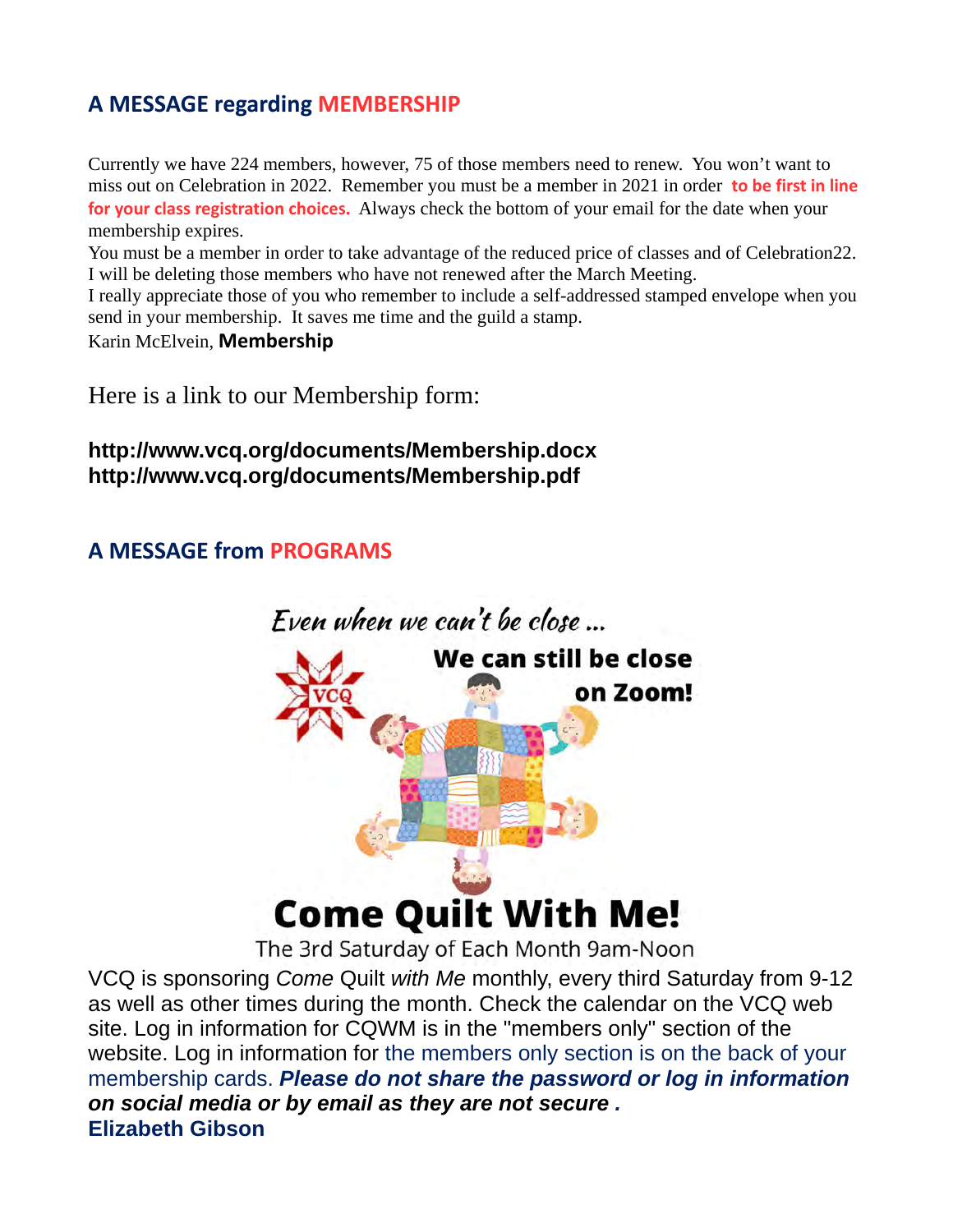

| <b>Advertising</b><br>For Newsletter per Issue &<br><b>Roster</b> |            |
|-------------------------------------------------------------------|------------|
|                                                                   | Newsletter |
| Business Card-2"x3.5"                                             | \$10.00    |
| 1/4 Page-5.25"x4"                                                 | 15.00      |
| 1/2 Page-5.25"x 8"                                                | 30.00      |
| Full Page-8" x 10.5"                                              | 50.00      |
| Classified Ad (50 word max -                                      |            |
| Newsletter only)                                                  |            |

Send ads to newsletter@vcq.org and check made out to VCQ



## **Virginia Consortium of Quilters**

*since 1984* Be a member and join quilters from across<br>the state!

> Zoom classes and "Come Quilt with Me" drop-ins!

#### **www.vcq.org**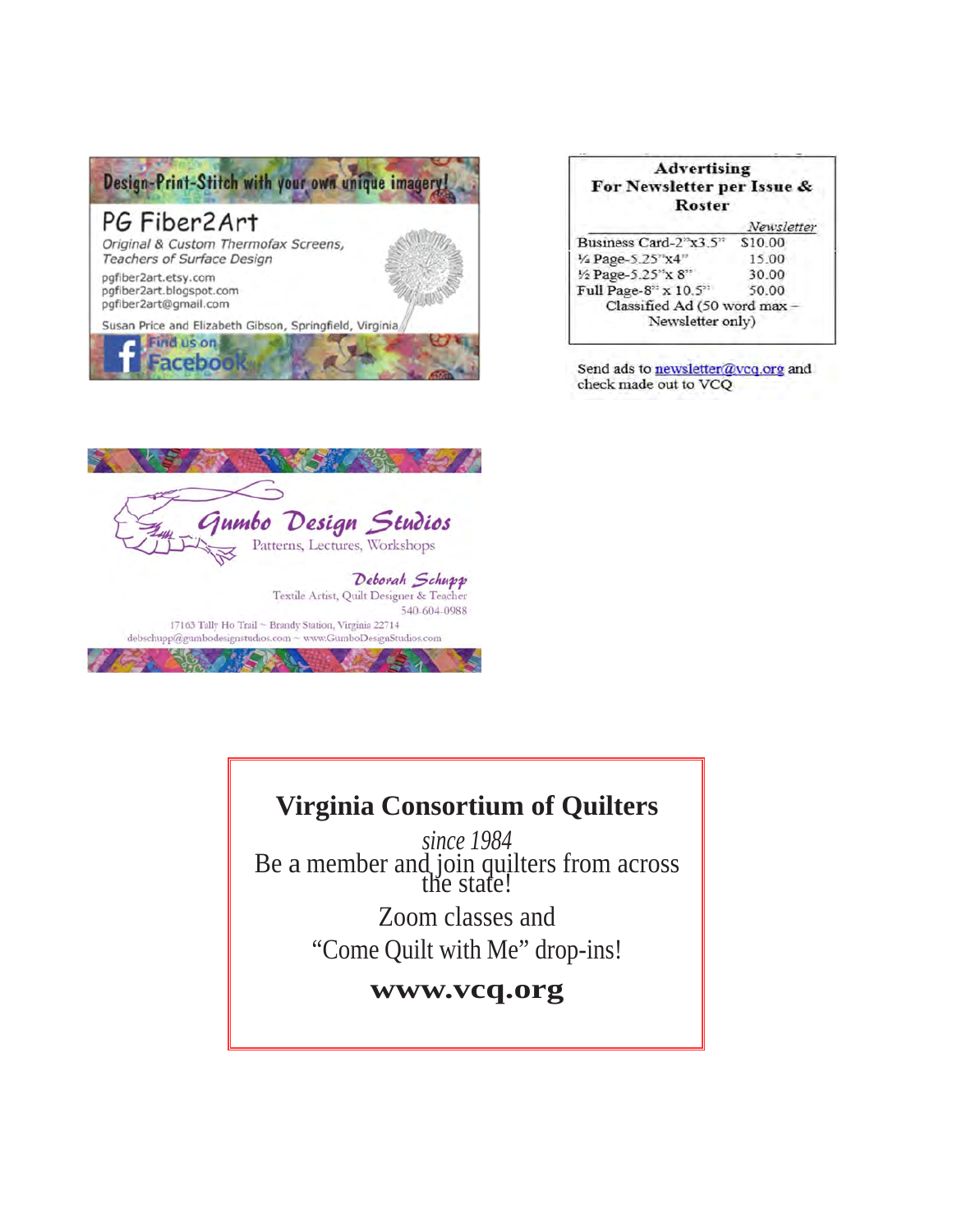

## **A MESSAGE regarding CELEBRATION 2022**

Eight teachers for Celebration 2022 are now under contract for a fun-filled weekend at Smith Mountain Lake on April 28 – May 1, 2022. Only one is a change from 2020. Geraldine Wilkins will teach ruler quilting with a domestic machine, so if that is something you have wanted to learn, this will be a great opportunity! A few other class offerings have changed as well. The Celebration brochure with all the details will be published in August of 2021 and registration will begin at that time. However, we will do a preview of all things Celebration at our June meeting, so please plan to attend (virtually)! If you have not attended Celebration before, this would be a good opportunity to find out all about it. So, mark the dates on your calendar and join us at our 2022 retreat! Susan Price celebration@vcq.org

## **Look for the VCQ ad in the January 2021 issue of the Virginia Register – the quilting/sewing issue.**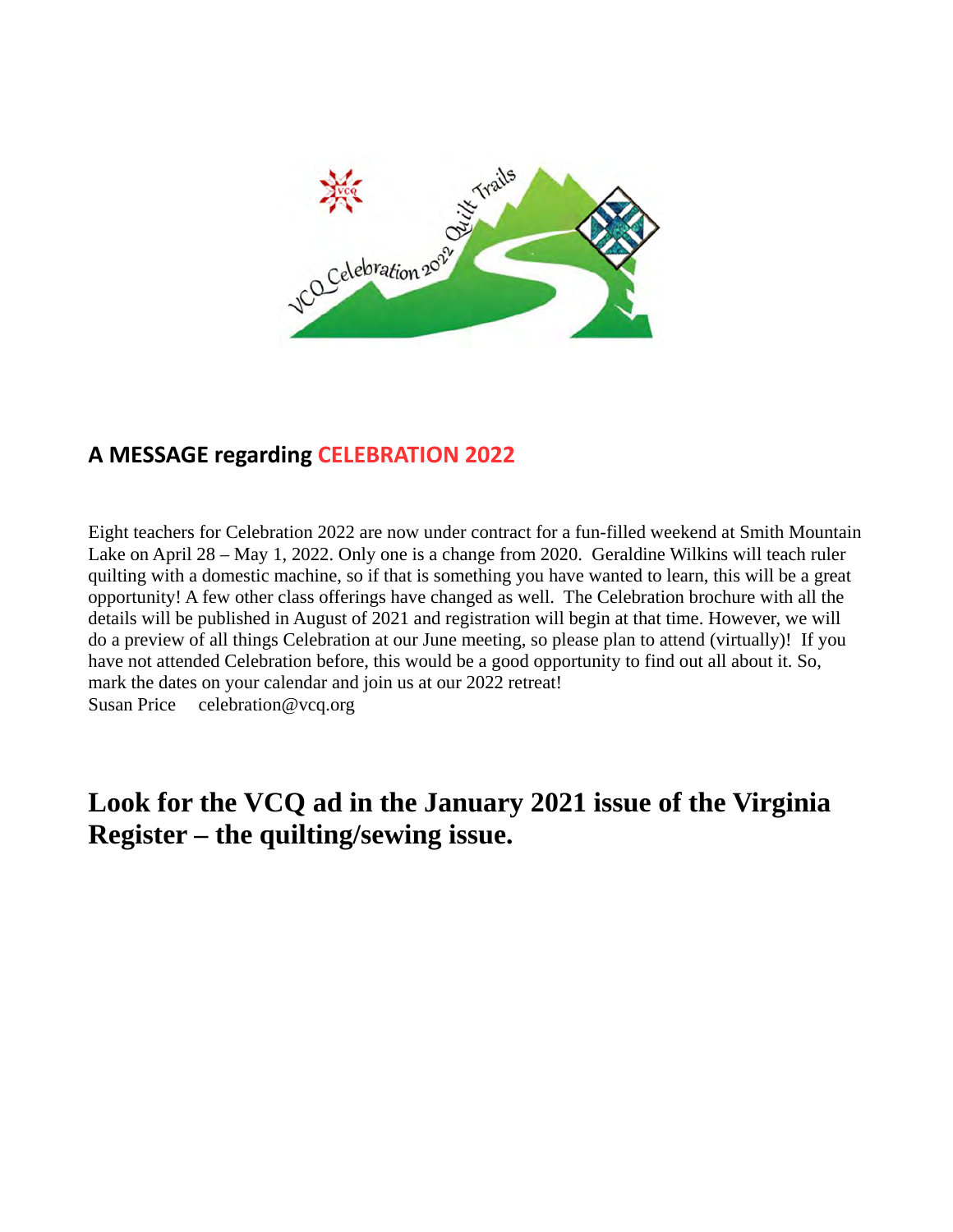

**This year VCQ is running ads in the Virginia Register newspaper. This publication is available free at quilt shops, antique shops, and gift shops across the state. Its main readership is quilters and the main advertisers are quilt shops. We ran a 3"x 5" display ad in the January/February Quilt/Sewing themed issue which is on page three, right hand side. To continue the year, we will have a 2"x2" classified ad which will help keep the VCQ name in front of quilters.** 





**Charity** 

I want to thank the members who have sent me bassinet covers. I have quite a few to take over to the hospital. I can always use more.

I also want to thank those of you who have given me 5 or 6 quilts. I recently sent three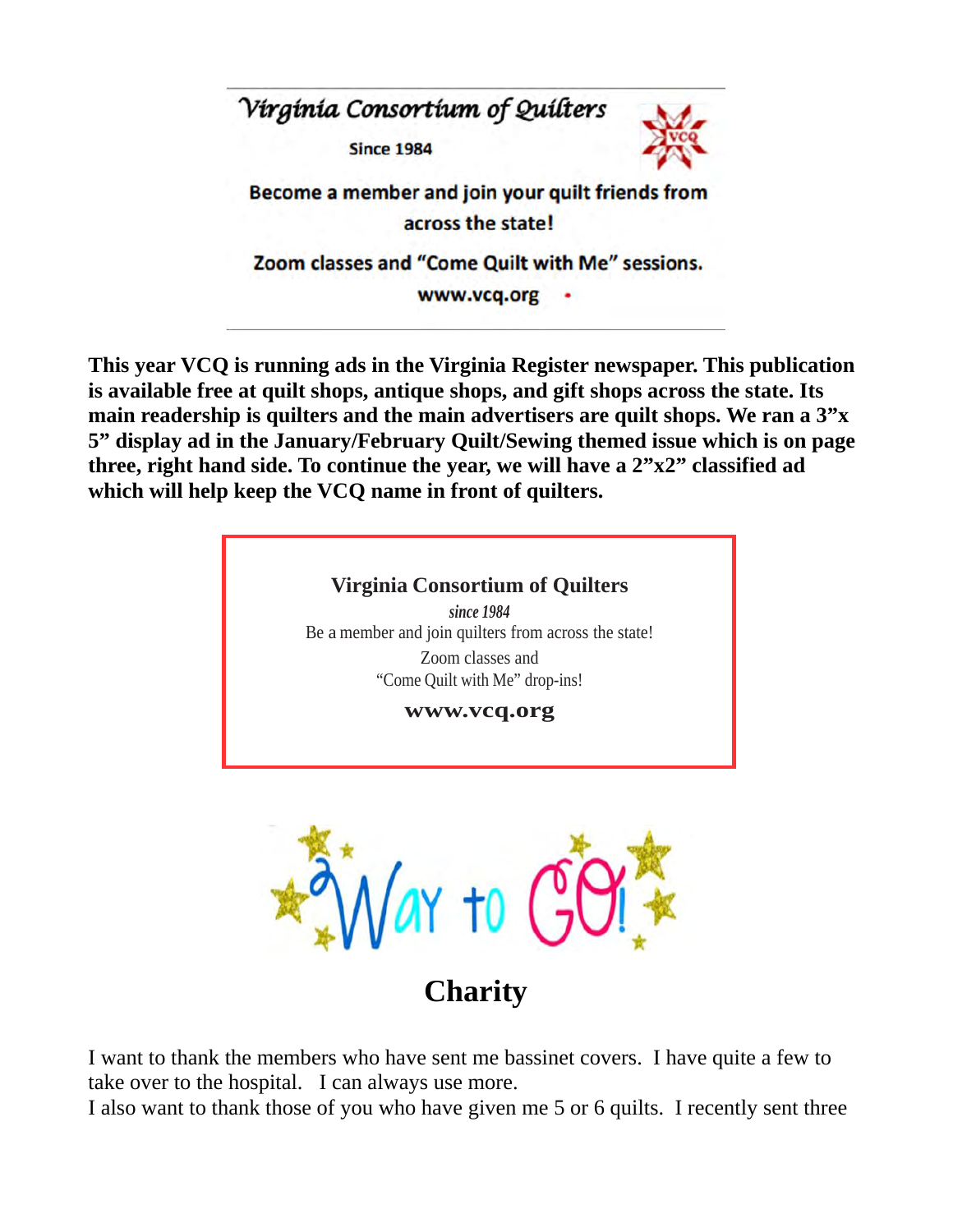quilt tops to Kathy Gray who kindly volunteered to quilt them. Since we donated the most quilts to ALS last year, I was able to include 2 queen size battings that we had been given by Quilter's Dream batting. I have several more tops if any of you would like to volunteer your quilting services. I would be happy to send them to you. I know Susan has been given a lot of fabric and has been making up quilt kits to send out. I have already completed the one she sent me. Just because we can't meet, I hope we can keep up with our charities. I know they are appreciated.

Please don't forget to label your quilts with your name and date and include the Hopes and Dreams form. You can find one in the files section of the VCQ Facebook page. I will put on the VCQ label here.

# **Karin McElvein**

**Have you been sorting your fabric and organizing your stash during the lock down? Did you find some novelties? Here a quick, easy and useful project that will use some of that stash up while contributing to our community. No need to prewash the fabrics – the hospital will do that after receiving our donation!** 

# **Bassinet/Mattress Cover for Children's Hospitals**

Finished dimensions: 20" x 28"

Cut 1 piece, 42" wide or WOF (width of fabric) by 29" long.

- 1. Fold fabric in half right sides together so 29" edges match.
- 2. Sew ¼" seam across one short end (21") to within ¼" of end, turn and continue on long edge, backstitching at beginning and end.
- 3. Finish raw edges of seam allowances with zigzag or other overedge stitch.
- 4. Turn raw edge of opening ½"" to the wrong side and press. Turn over one more time and stitch along the edge to hold in place.
- 5. Turn right side out and press.

French seams

- 1. Fold fabric in half wrong sides together so 29" edges match.
- 2. Sew 1/4" seam across short end (21") to within ¼" of end, turn and continue along long side, backstitching at beginning and end.
- 3. Turn so wrong sides are together, carefully pressing it flat.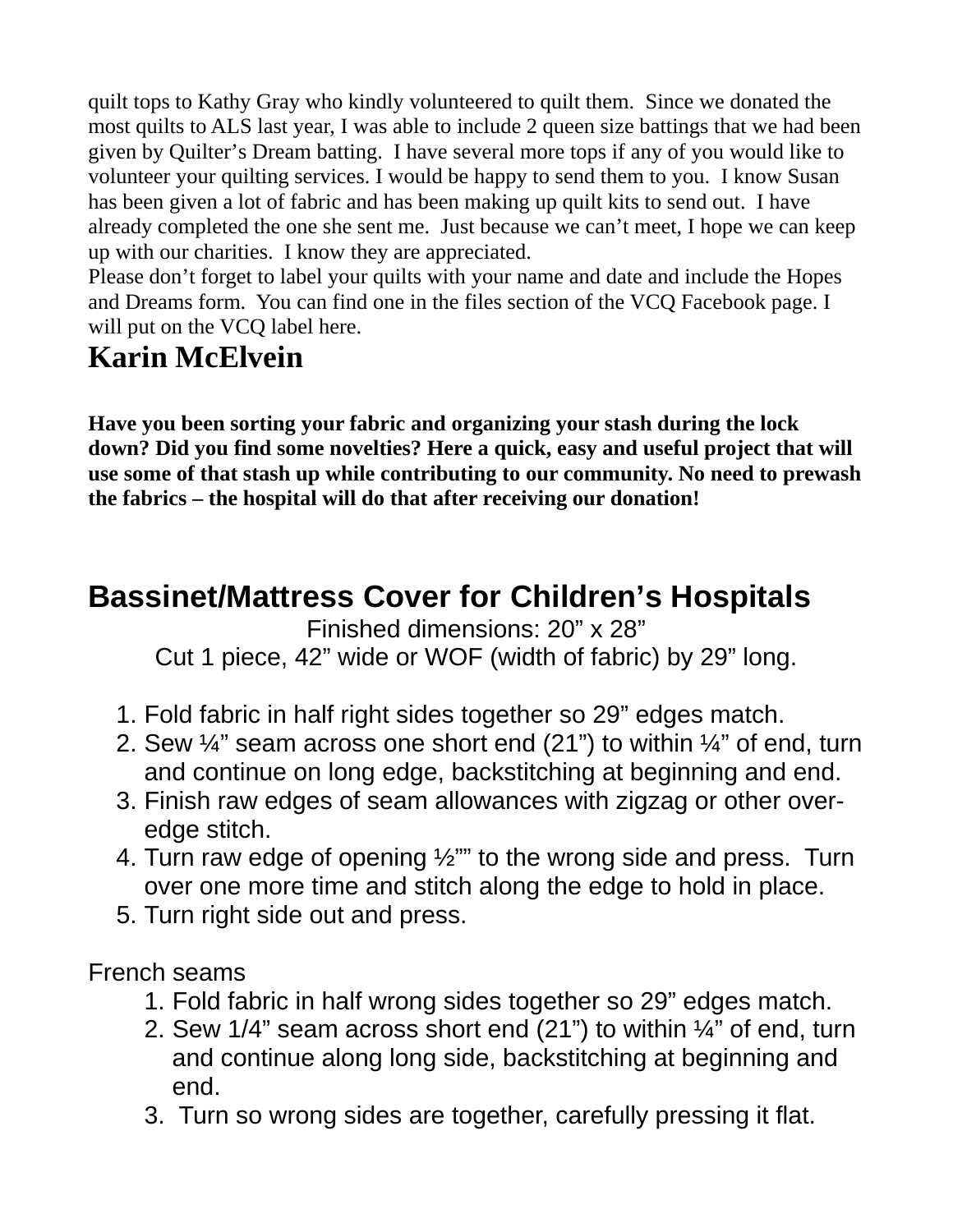- 4. Sew (encasing previous seam) using a 3/8" seam allowance.
- 5. Turn raw edge of opening 1/2" to the wrong side and press. Turn over one more time and stitch along the edge to hold in place.
- 6. Turn right side out and press.

Karin McElvein is collecting both the quilts and bassinet covers. Contact her at membership@vcq.org

# **Charity quilts are being donated to the ALS Hopes and Dreams quilt challenge.**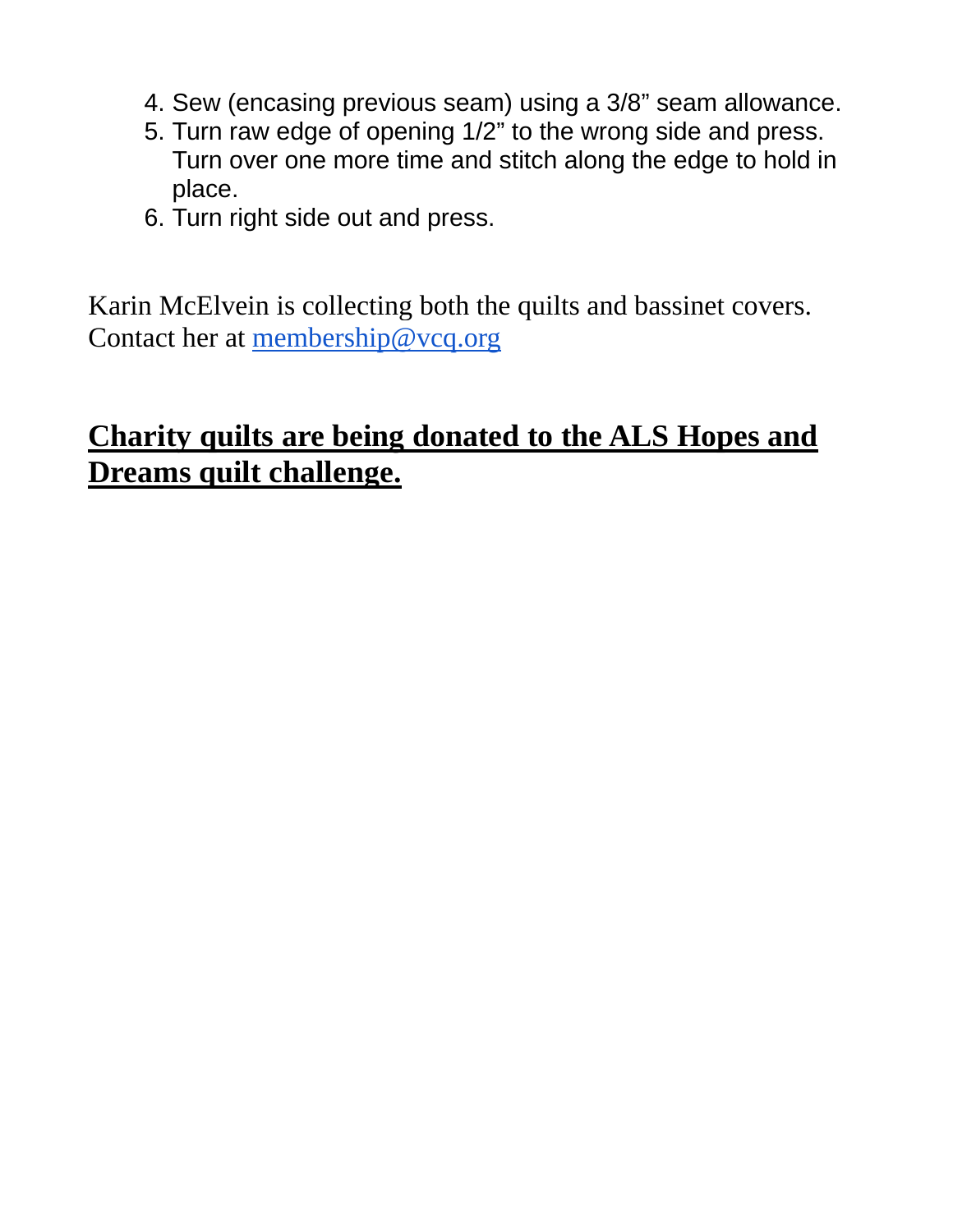

### **ALS Charity Block - Sawtooth Star Blocks**



The Hopes & Dreams for ALS research sponsored by Quilters Dream Batting continues. VCQ members turn in blocks to be made into a colorful top. This top is donated and money raised goes to ALS research.

Please make 8" finished Sawtooth Star blocks in white and a tone-on-tone color or solid color to be made into a donation quilt for ALS.

Keep the colors bright so this will be a happy quilt to help the recipient smile. When you have made a couple, please send to:

Deborah Schupp, 17163 Tally Ho Trail, Brandy Station, VA 22714

Make the center and the star points in one color. Make the background in white. **OR** 

Make the center and the star points in white and the background in the one color.

Cut  $1 - 4 \frac{1}{2}$ " square for center of the star

 $8 - 2\frac{1}{2}$ " squares for star points

 $4-2\frac{1}{2}$ " x 4 ½" rectangles for background

 $4 - 2\frac{1}{2}$ " squares for background

To make the block, use the stitch and flip method to create four flying geese units. You can find instructions for this method on the internet and in numerous quilt books.

Arrange the 2  $\frac{1}{2}$ " background blocks in the corners and the 4  $\frac{1}{2}$ " center block in the star fabric. Sew the units into rows and the rows into the star block.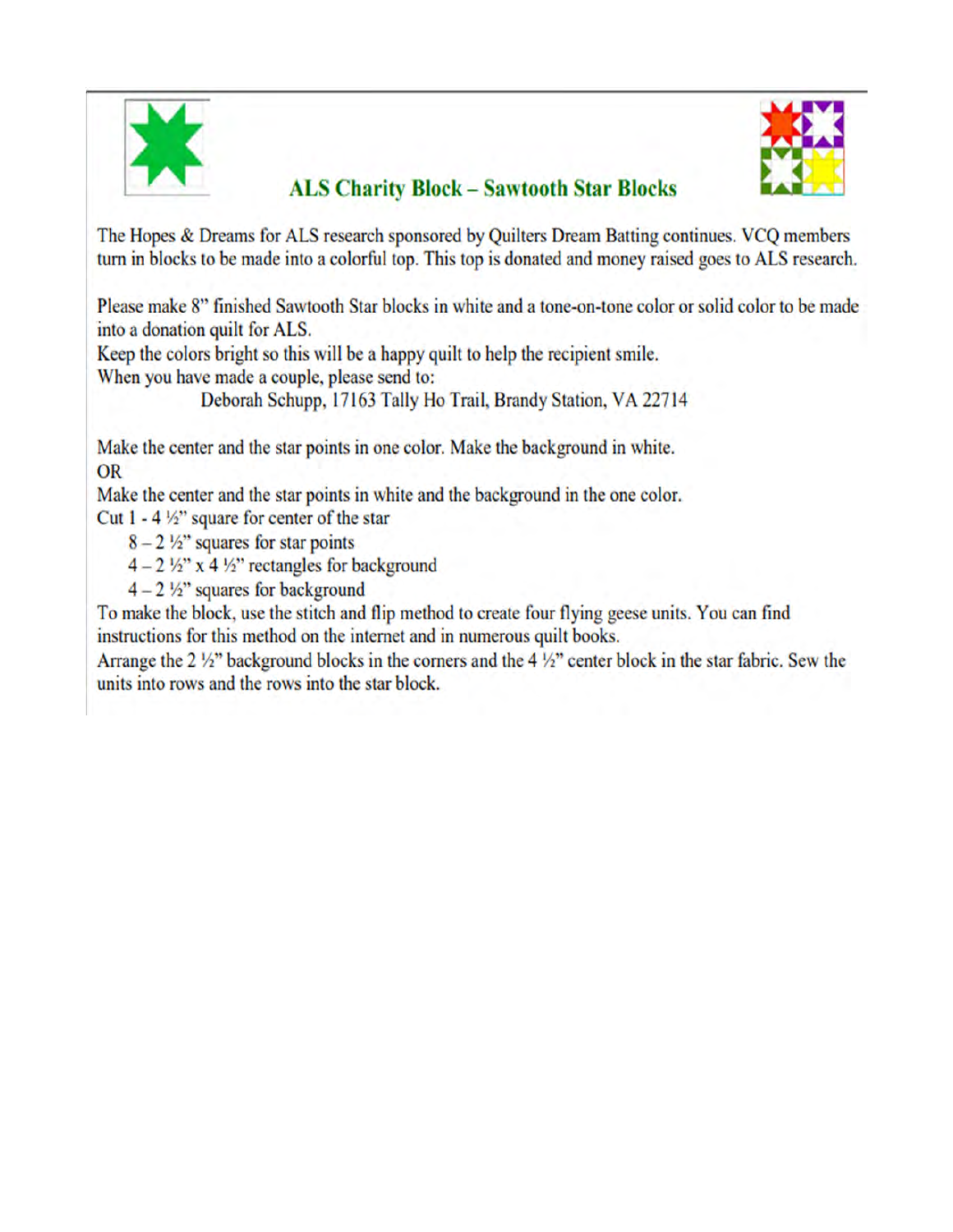

## *HERStory*

February 16 - April 17 Curated by Susanne Jones

*You studied history. Celebrate HERstory. Throughout history women struggled to have a voice and we got it in the USA in 1920, the right to vote. Let's celebrate the amazing things that women everywhere have accomplished since then. We all have women that we admire who are courageous, intelligent and ground-breakers. This exhibit, by 81 artists from seven countries, includes tributes to women well known to us, as well as those who worked behind the scenes.* 

These quilts celebrate strong women who cracked glass ceilings and those who made discoveries. Women who shook the world by breaking into fields previously reserved for men are commemorated, as are those who were the first to do something before any man. Art quilts honor athletes, authors, artists, aviators and astronauts, business leaders, educators, entertainers, mathematicians, scientists, writers, and world leaders.

## *What's in a Word*

February 16 - July 10 Curated by Paula Golden and Karin Tauber Words are powerful! Words can inspire! Words are windows into the world.

In recent years, Textile Artists of Virginia (TAVA) enthusiastically delved into the semantics of words, that is: their meanings, usage, clichés, and contexts. The exhibit presents each artist's conceptions of words and phrases as they explore the themes "Over the Top," "Neologism," as well as "Wordplay and Puns."